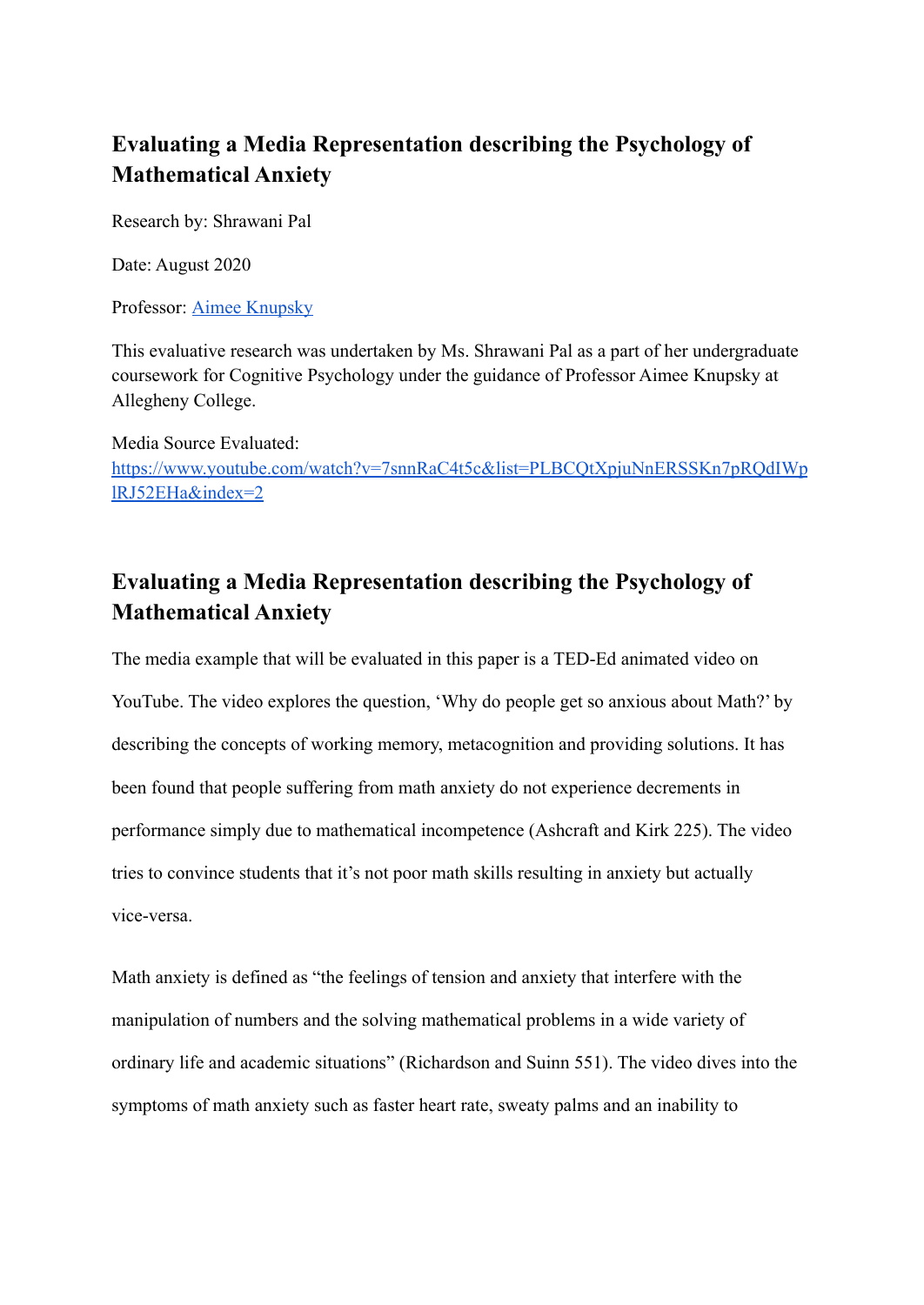concentrate. These are common symptoms of performance anxiety which includes math anxiety before a test (Gotter).

The video describes how mathematical anxiety depletes a cognitive resource called working memory. Working memory is the system responsible for the limited memory span; It has limited storage and processing capabilities (Baddeley and Hitch 86). A relationship between anxiety and cognition called the processing efficiency theory exists (Eysenck and Calvo 409). The theory describes how performance deficits caused due to general anxiety are more prominent in tasks that require the use of working memory (Eysenck and Calvo 409). Studies by Ashcraft and Kirk have extended this theory to mathematical anxiety (225). The working memory, in particular the central executive component, is heavily involved in applying procedures of arithmetic during problem solving (Ashcraft qtd. in Ashcraft 225). It is also

where intrusive thoughts and worry are stored and attended to (Ashcraft 236). Their results have shown a 'reduction in the available working-memory capacity of high-math-anxiety individuals when their anxiety is aroused.'(235). This reduction negatively impacts performance in math or math-related tasks that rely on working memory, 'including not only addition with carrying but presumably any counting-based task.'(235) This is only a temporary reduction in processing ability of the central executive which occurs due to anxiety build up (236). This verifies the video's claim that worrying about the math problem at hand, 'eats up working memory' making it harder to tackle the math itself. This leads to people sometimes forgetting even basic arithmetic skills as they do not have enough space in their working memory to bring that information from long-term memory and use it in the math problem.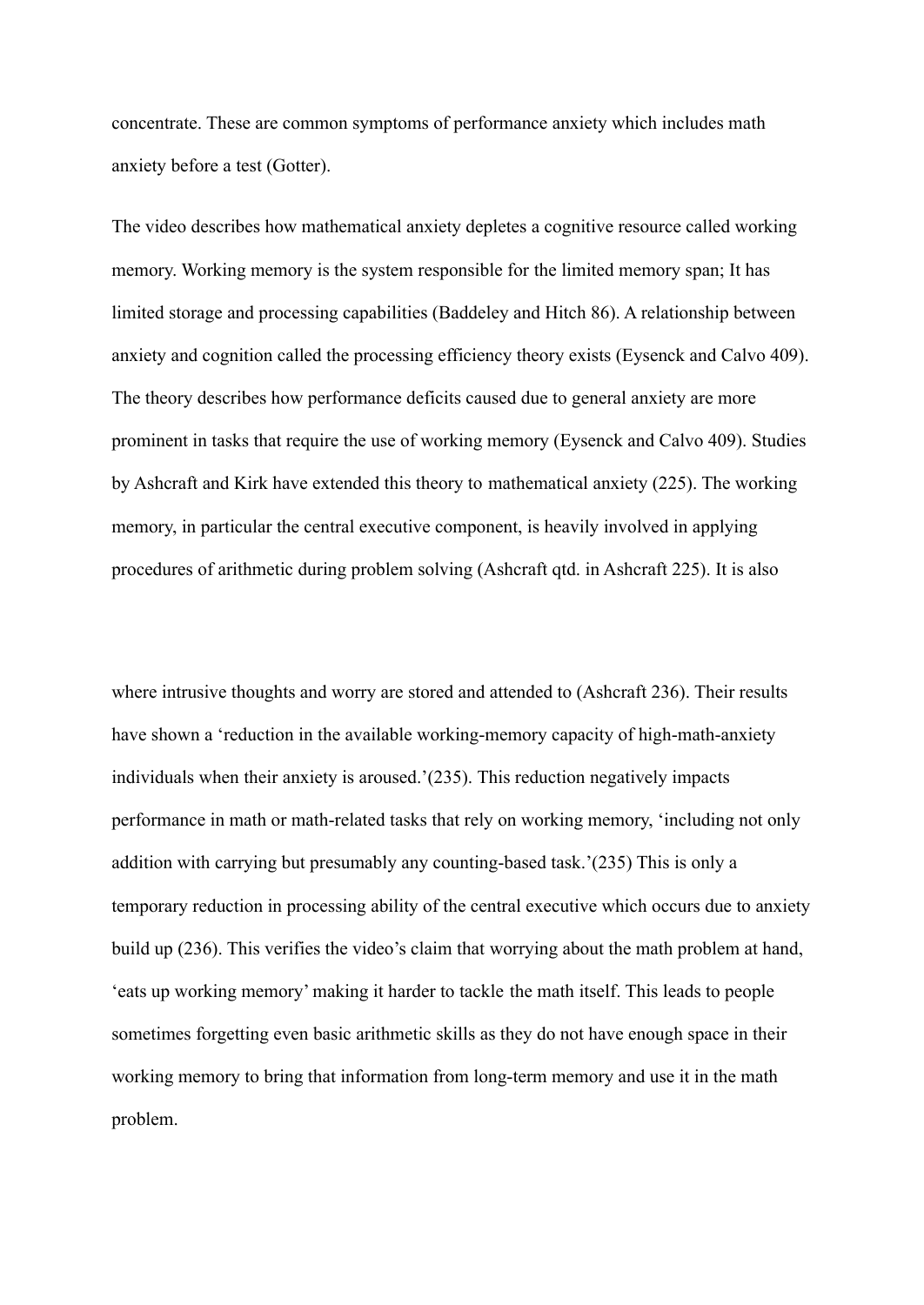The video also describes how parents and teachers make students more anxious about math by making it seem like a 'challenging' subject. Teachers play an important role in how students approach mathematical learning. Studies indicate sensitive teachers can help alleviate mathematical anxiety (Aldrup et al. 745). Students whose teachers have better knowledge of the right pedagogical methods to use in the classroom and are enthusiastic about teaching show higher achievement gains in math classes (Kunter et al. 815). Additionally, students with teachers who were enthusiastic about teaching showed a significant increase in mathematics enjoyment (Kunter et al. 815). This increase in enjoyment can boost the confidence of highly anxious math students.

The video explains how students can use 'their knowledge of the brain to change their mindset'. Using one's knowledge of the brain is called metacognition, the ability to reflect and understand one's own mental processes. Here, the 'psychological principle' of the 'growth mindset' is brought up. An individual with a growth mindset has the belief that their intelligence can be improved through effort and practise. (Dweck and Yeager 4) Students

with a growth mindset are able to perform better in transfer tasks (Xu et al. 10). These transfer tasks are tasks where individuals must have 'the ability to construct a coherent mental representation from the presented material' and 'use the presented material in novel situations'(Mayer 20). This is particularly useful in mathematics where students must first understand complex formulas and then apply them to new problems in a novel exam setting. Hence the video rightly describes how a growth mindset might benefit a math student struggling with anxiety.

The video explores other techniques to reduce anxiety such as practising breathing exercises or even engaging in physical exercise. These are popular methods to reduce anxiety in general (McDermott). The video highlights how 'writing down your worries can also help'.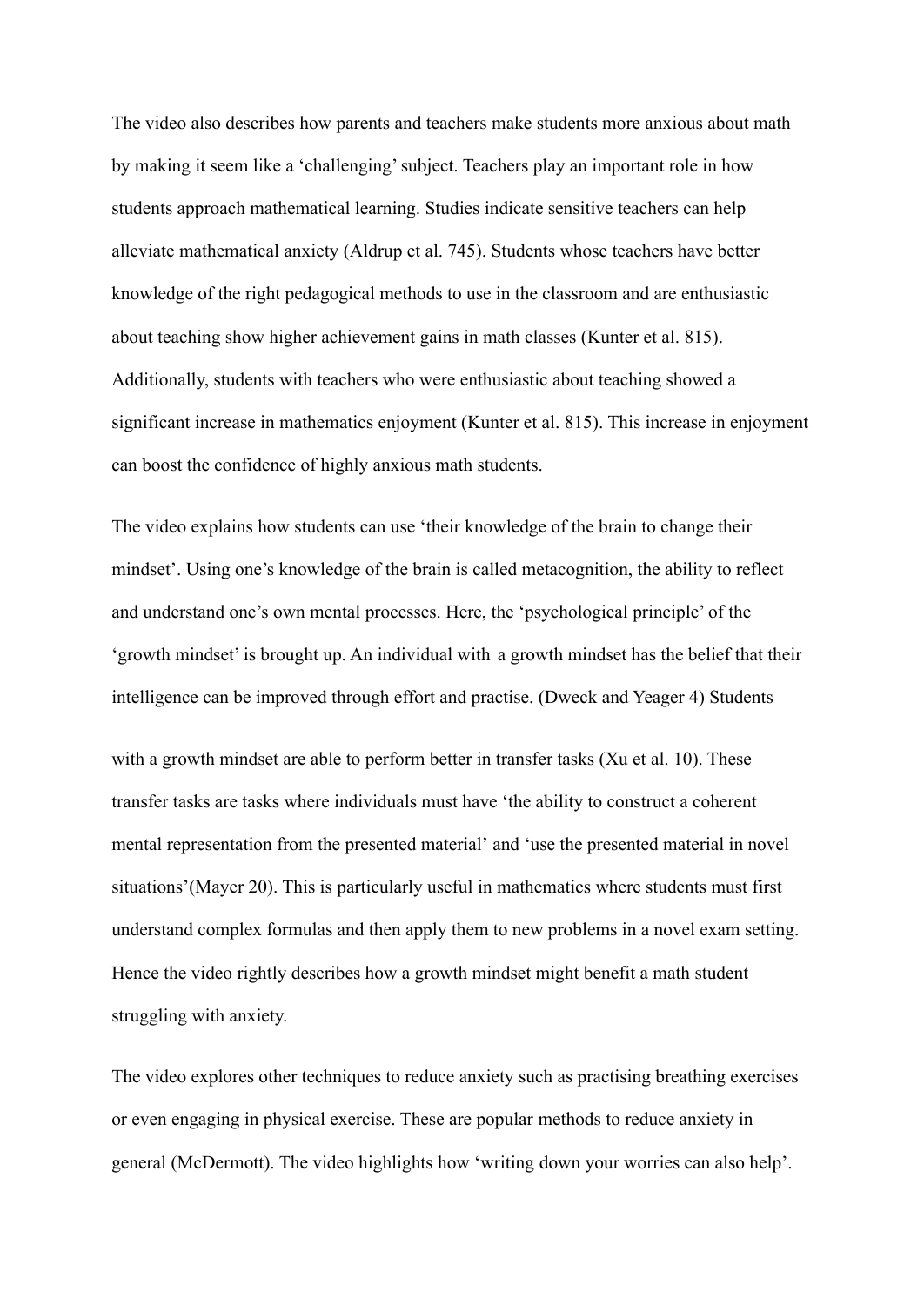This is a useful strategy. Expressive writing before a math test has been shown to improve the performance of math- anxious students, especially when words related to anxiety are written down.(Park et al. 103). As discussed earlier, math anxiety reduces the cognitive resource called working memory and hence by alleviating the anxiety, students will be more efficient at problem-solving. Some other tips the video could have included are getting a good night's sleep before a math test, (something which students often skip), a little meditation or skipping coffee the morning of the test (McDermott).

The video is a successful exploration of the link between working memory and mathematical anxiety. It provides research backed information to its viewers about the reasons behind this form of anxiety and also how they can use metacognition to their advantage to overcome it. The video is socially useful; People suffering from math anxiety will appreciate the clear psychological explanations and solutions provided.

Shrawani Pal

August 2020

## **References**

Aldrup, Karen, et al. "Reciprocal Associations between Students' Mathematics Anxiety and Achievement: Can Teacher Sensitivity Make a Difference?" *Journal of Educational Psychology*, 25 July 2019,pp. 735–750, 10.1037/edu0000398.

Ashcraft, Mark H., and Elizabeth P. Kirk. "The Relationships among Working Memory, Math Anxiety, and Performance." *Journal of Experimental Psychology: General*, vol. 130, no. 2, 2001, pp. 224–237, 10.1037/0096-3445.130.2.224.

Baddeley, Alan D., and Graham Hitch Hitch. "Working Memory." *The Psychology of Learning and Motivation: Advances in Research and Theory*, edited by Gordon H. Bower, vol. 8, New York, Academic Press, 1974, pp. 47-89.

Dweck, Carol S., and David S. Yeager. "Mindsets: A View From Two Eras." *Perspectives on Psychological Science*, vol. 14, no. 3, Feb. 2019, p. 174569161880416, 10.1177/1745691618804166.